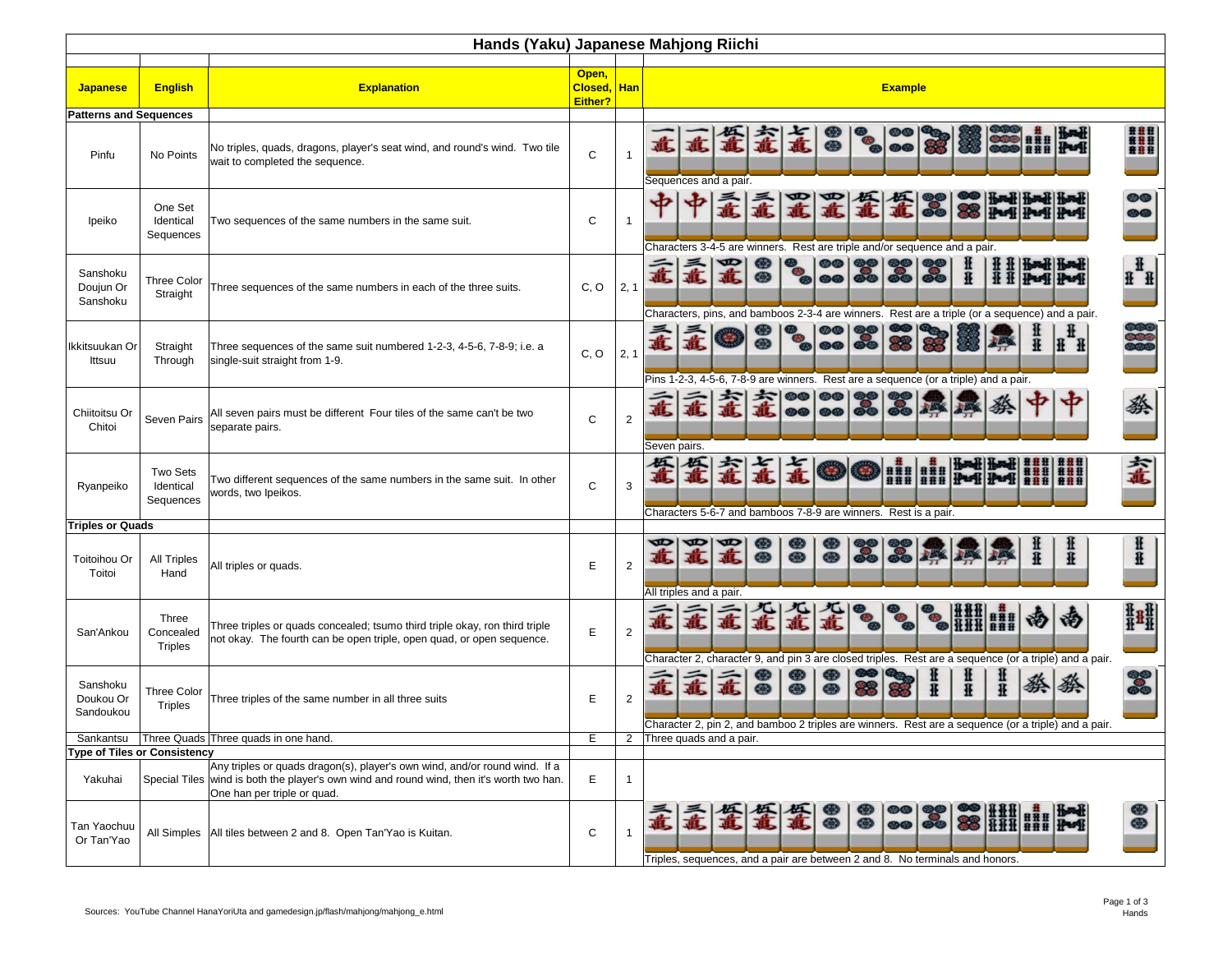|                                     | Hands (Yaku) Japanese Mahjong Riichi            |                                                                                                                                                                                                                                                         |                             |                |                                                                                                           |  |  |  |  |  |  |  |  |
|-------------------------------------|-------------------------------------------------|---------------------------------------------------------------------------------------------------------------------------------------------------------------------------------------------------------------------------------------------------------|-----------------------------|----------------|-----------------------------------------------------------------------------------------------------------|--|--|--|--|--|--|--|--|
| <b>Japanese</b>                     | <b>English</b>                                  | <b>Explanation</b>                                                                                                                                                                                                                                      | Open,<br>Closed,<br>Either? | <b>Han</b>     | <b>Example</b>                                                                                            |  |  |  |  |  |  |  |  |
| Honchantai<br>Yaochuu Or<br>Chanta  | <b>Terminal Or</b><br>Honor Each<br>Set         | All triples and pairs must contain 1, 9, or honors. Sequences must be 1-2-<br>3 or 7-8-9. Must have at least one sequence.                                                                                                                              | C, O                        | 2, 1           | 兀<br>孟<br>孟<br>绐<br>章<br>All triples, sequences, and a pair include terminals and honors.                 |  |  |  |  |  |  |  |  |
| Junchantai<br>Yaochuu Or<br>Junchan | Each Set                                        | Terminal In All triples and pairs must be 1 or 9. Sequences must be 1-2-3 or 7-8-9.<br>Must have at least one sequence.                                                                                                                                 | C, O                        | 3, 2           | $\mathbf{H}$<br>开开<br>###<br>$\mathbf{H}^{\ast}$<br>All triples, sequences, and a pair include terminals. |  |  |  |  |  |  |  |  |
| Hon Lisou Or<br>Hon'Itsu            | One Suit<br>Plus Honors                         | Number tiles are one suit only and honors.                                                                                                                                                                                                              | C, O                        | 3, 2           | ⊕<br><b>@@</b><br>Pin triples, pin sequences, pin pair, and white dragon.                                 |  |  |  |  |  |  |  |  |
| Honroutou Or<br>Honrou              | All Terminals<br>And Honors                     | Terminals and honors melds. Seven pairs closed OK.                                                                                                                                                                                                      | E                           | $\overline{2}$ | 西<br>WD.<br>۲íD<br>Triples and a pair terminals and honors.                                               |  |  |  |  |  |  |  |  |
| Shousangen                          | Little Three<br>Dragons                         | Triples two dragons and third dragon the pair.                                                                                                                                                                                                          | Ε                           | $\overline{2}$ | 中<br>孟<br>孟<br>祭<br>直<br>-35<br>Two of three dragons are triples and third dragon is the pair.            |  |  |  |  |  |  |  |  |
| Chin Lisou Or<br>Chin'ltsu          | Single Suit<br>Hand                             | Number tiles are one suit only.                                                                                                                                                                                                                         | C, O                        | 6, 5           | ■量量<br>孟<br>孟<br>直<br>Character triples and/or sequences and a pair.                                      |  |  |  |  |  |  |  |  |
| Luck                                |                                                 |                                                                                                                                                                                                                                                         |                             |                |                                                                                                           |  |  |  |  |  |  |  |  |
| Riichi                              | Ready                                           | Player needs one tile to win. Closed quad valid if wait(s) is or are the<br>same.                                                                                                                                                                       | $\mathsf{C}$                | $\mathbf{1}$   |                                                                                                           |  |  |  |  |  |  |  |  |
| Daburu Riichi                       | Double<br>Ready                                 | Declare Riichi within the first round of a hand. Riichi rules apply. If a<br>player calls a tile before your first draw, no Daburu Riichi.                                                                                                              | C                           | $\mathbf 2$    |                                                                                                           |  |  |  |  |  |  |  |  |
| Ippatsu                             | One Shot                                        | A player declares Riichi wins within one player rotation. Any calls for a tile<br>cancels Ippatsu.                                                                                                                                                      | $\mathsf{C}$                | $\mathbf{1}$   |                                                                                                           |  |  |  |  |  |  |  |  |
| Menzen<br>Tsumo                     | Self Pick                                       | A player with a concealed hand draws the winning tile. A player with an<br>open hand drawing the winning tile is worth 0 Han.                                                                                                                           | $\mathsf{C}$                | $\mathbf{1}$   |                                                                                                           |  |  |  |  |  |  |  |  |
| Haitei Raoyue<br>Or Haitei          | <b>Last Tile</b><br>From Wall                   | If the last available tile from the wall completes the hand Tsumo or Ron.                                                                                                                                                                               | E                           | $\mathbf{1}$   |                                                                                                           |  |  |  |  |  |  |  |  |
| Rinshan<br>Kaihou                   | Going Out<br>On A Tile<br>From The<br>Dead Wall | The tile drawn from the dead wall completes the hand.                                                                                                                                                                                                   | E                           | $\mathbf{1}$   |                                                                                                           |  |  |  |  |  |  |  |  |
| Chankan                             | Robbing A<br>Out                                | A player may call Ron robbing another player's fourth tile converting an<br>Quad To Go open triple to an open quad. Kan dora is not flipped. A player may rob a<br>closed quad to complete Kokushi Muso.                                                | O                           | $\mathbf{1}$   |                                                                                                           |  |  |  |  |  |  |  |  |
| Yakuman                             |                                                 |                                                                                                                                                                                                                                                         |                             |                |                                                                                                           |  |  |  |  |  |  |  |  |
| Kokushi Muso                        | Thirteen<br>Orphans                             | One each dragon, one each wind, one 1 each suit, one 9 each suit, and a<br>matching tile for the pair. Two Yakuman earned when wait is for the pair<br>called Kokushi Musou Shisanmen Machi. May call Chankan to steal your<br>14th tile in some rules. | $\mathsf C$                 |                | 心<br>西<br>zŒ<br>One each of 1, 9, dragons, and honors.                                                    |  |  |  |  |  |  |  |  |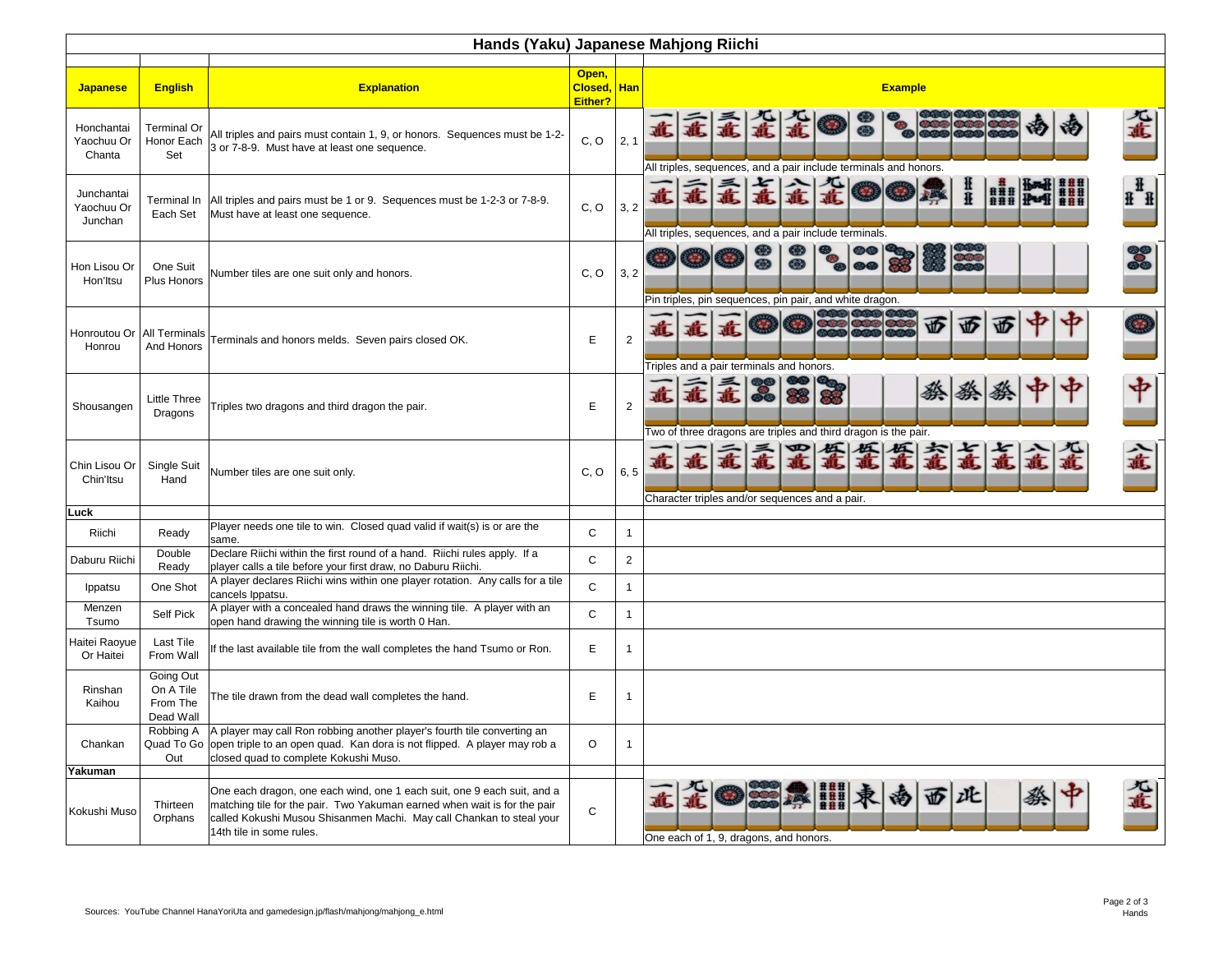|                                    | Hands (Yaku) Japanese Mahjong Riichi |                                                                                                                                                                                                                                                                                           |                                 |  |                                                                                                                                                                                               |  |  |  |  |  |  |  |  |
|------------------------------------|--------------------------------------|-------------------------------------------------------------------------------------------------------------------------------------------------------------------------------------------------------------------------------------------------------------------------------------------|---------------------------------|--|-----------------------------------------------------------------------------------------------------------------------------------------------------------------------------------------------|--|--|--|--|--|--|--|--|
| <b>Japanese</b>                    | <b>English</b>                       | <b>Explanation</b>                                                                                                                                                                                                                                                                        | Open,<br>Closed, Han<br>Either? |  | <b>Example</b>                                                                                                                                                                                |  |  |  |  |  |  |  |  |
| Churen Poto                        | Nine Gates                           | A hand composed of 1-1-1-2-3-4-5-6-7-8-9-9-9 of one suit plus one tile 1-9<br>of the same suit. Two Yakuman earned when wait for a 1-9 tile called<br>Junsei Chuuren Poutou. The idea is any tile drawn there is always a way<br>to create four melds and one pair.                       | C                               |  | 孟<br>孟<br>鼋<br>意<br>意<br>意<br>意<br>直<br>蟊<br>意<br>直<br>Characters 1-1-1-2-3-4-5-6-7-8-9-9-9 only. Also good for pins and bamboos.                                                             |  |  |  |  |  |  |  |  |
| Su Anko                            | Four<br>Concealed<br><b>Triples</b>  | If the hand has two pairs and the fourth triplet from one of the two pairs is<br>self-drawn, then it's a Yakuman; in other words, must Tsumo. If the hand<br>is a single tile wait to complete the pair, then it's worth two Yakuman; okay<br>to Ron the pair called Su Anko Tanki Machi. | C                               |  | 甜菜<br>⊛<br>⊕<br>鼋<br>⊛<br>鼋<br>此此<br>$\circledcirc$<br>$\bullet$<br>$\circledcirc$<br>All triples and one pair closed.                                                                        |  |  |  |  |  |  |  |  |
| Su Kantsu                          |                                      | Four Quads   Four quads in one hand. Open or closed.                                                                                                                                                                                                                                      | E.                              |  |                                                                                                                                                                                               |  |  |  |  |  |  |  |  |
| Daisangen                          | Big Three<br>Dragons                 | Triples or quad all dragons.                                                                                                                                                                                                                                                              | E                               |  | 竃<br>芸芸<br>蔡<br>$ \frac{1}{4} \frac{1}{4}$<br>祭<br>意<br>祭<br>Triples all dragons.                                                                                                             |  |  |  |  |  |  |  |  |
| Shosushi                           | Little Four<br>Winds                 | Triples or quads three of the four winds. Fourth wind is a pair.                                                                                                                                                                                                                          | E                               |  | <b>Hotel BRB</b><br>柬<br>此此<br>迈<br>迈<br>W)<br><b>HHI PARTIE</b><br>阉<br>汤<br>汤<br>Triples three of four winds and fourth wind is the pair.                                                   |  |  |  |  |  |  |  |  |
| Daisushi                           | <b>Big Four</b><br>Winds             | Triples or quads all four winds. Worth two Yakuman in some rules.                                                                                                                                                                                                                         | Е                               |  | 南<br>此此此<br>西<br>西<br>西<br>南<br>汤<br>Triples all four winds.                                                                                                                                  |  |  |  |  |  |  |  |  |
| Ryuiso                             | All Green                            | Green dragon and bamboo 2, 3, 4, 6, and 8. Green dragon is optional.                                                                                                                                                                                                                      | E                               |  | H   H   H   H   H H   H H   H H H   H M   H M   H M   H M   H<br>H   H   H   H   H H   H H   H H   H H   H M   H M   H M   H<br><b>HHH</b><br>韭<br>祭<br>£<br>HHH<br>Green colored tiles only. |  |  |  |  |  |  |  |  |
| Tsuiso                             |                                      | Triples or quads wind and dragon tiles. Seven pairs is called Daichisei or<br>All Honors   Big Seven Stars. Big Steven Stars must be closed and worth two<br>Yakuman in some rules.                                                                                                       | Ε                               |  | 亚<br>W<br>W<br>汤<br>汤<br>All honor tiles.                                                                                                                                                     |  |  |  |  |  |  |  |  |
| Chinroto                           |                                      | All Terminals Triples or quads 1 and 9 any suit.                                                                                                                                                                                                                                          | E                               |  | 重直直直 1<br>意<br>直<br>0000 0000 0000<br>0000 0000 000<br>All terminal tiles.                                                                                                                    |  |  |  |  |  |  |  |  |
| Tenho                              | Heavenly<br>Hand                     | Dealer only. If the beginning hand draws a complete hand, it becomes a<br>Yakuman. Rinshan Kaihou doesn't count.                                                                                                                                                                          | C                               |  |                                                                                                                                                                                               |  |  |  |  |  |  |  |  |
| Chiho                              |                                      | Non-dealer only. If the non-dealer is one tile away from a completed hand<br>Earthly Hand and draws the winning tile, it automatically becomes a Yakuman. Rinshan<br>Kaihou doesn't count. Any calls before non-dealer's draw nullifies Chiho.                                            | C                               |  |                                                                                                                                                                                               |  |  |  |  |  |  |  |  |
| Renho                              | Hand Of Man                          | Non-dealer only. If the non-dealer is one tile away from a completed hand<br>and calls a discard during the first rotation, it automatically becomes a<br>Yakuman. Any calls before non-dealer's draw nullifies Renho. Renho is<br>an optional Yakuman.                                   | C                               |  |                                                                                                                                                                                               |  |  |  |  |  |  |  |  |
| Shiisanpuuta<br>Or<br>Shiisanbudou | Thirteen<br>Tiles                    | Thirteen tiles no number tiles closer than 3 apart from one another plus an<br>Unconnected additional tile from any of the tiles for the pair. Can only be claimed by a<br>player on their first draw.                                                                                    | C                               |  | 三萬<br>三萬<br>六萬<br>七 萬<br> 九巂<br>四萬<br>  伍 <br>束<br>南 西 兆<br>$\boldsymbol{\phi}$<br>粲<br>一萬                                                                                                    |  |  |  |  |  |  |  |  |
| Shiisuupuuta                       | Fourteen<br>Tiles                    | Fourteen tiles no number tiles closer than 3 apart from one another plus an<br>Unconnected additional tile from any of the tiles for the pair. Can only be claimed by the<br>dealer.                                                                                                      | C                               |  | 2<br>3<br>5<br>8<br>1<br>9<br>4<br>6<br>East South West North<br>Succession of dragons                                                                                                        |  |  |  |  |  |  |  |  |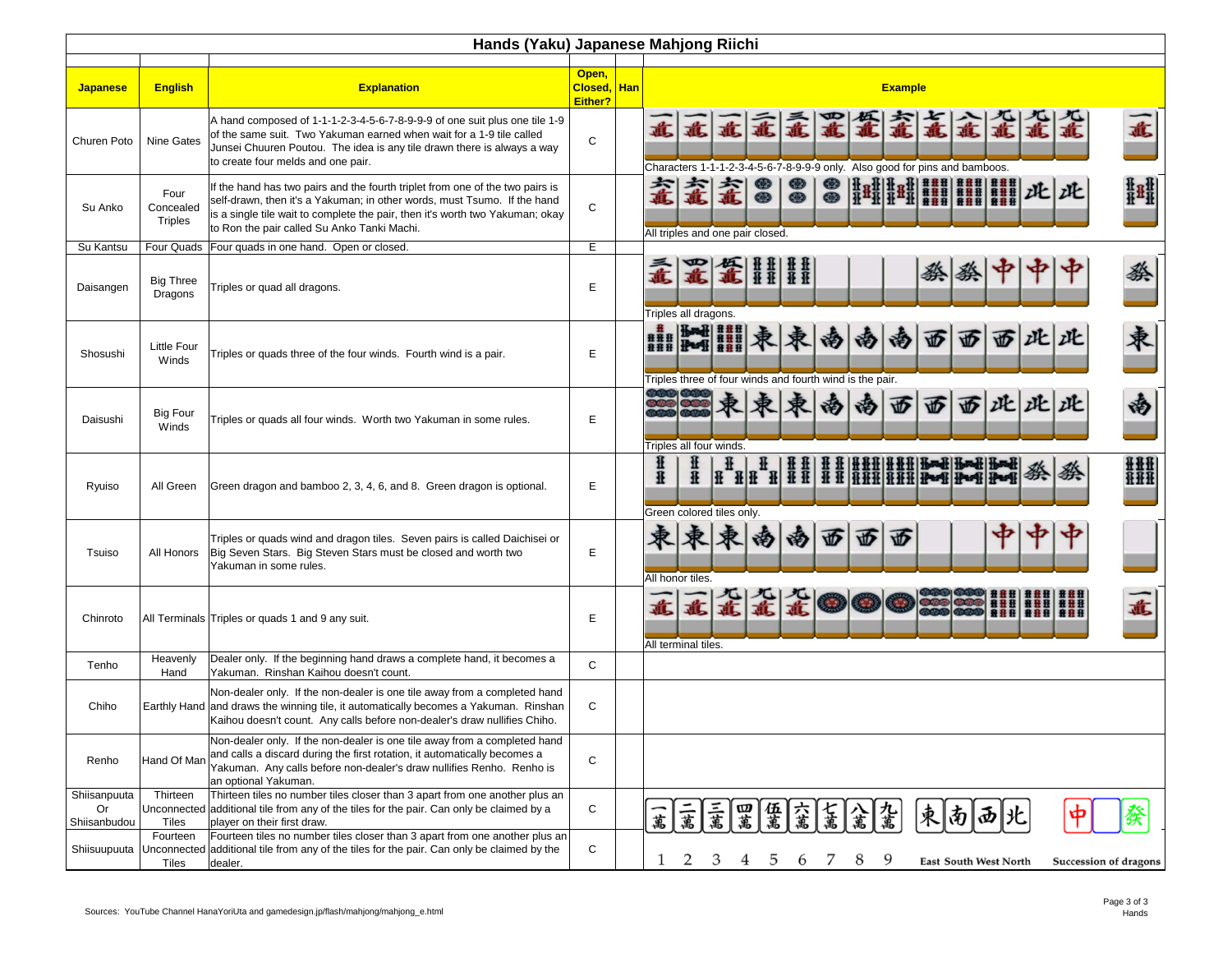| <b>Scoring Japanese Mahjong Riichi</b>                                                                                                                                                            |                                         |                                  |           |                               |                        |                    |                   |                                |                                                                           |             |                        |                               |                                                                                                                                                 |                  |                      |                  |                   |                  |           |                  |           |                  |
|---------------------------------------------------------------------------------------------------------------------------------------------------------------------------------------------------|-----------------------------------------|----------------------------------|-----------|-------------------------------|------------------------|--------------------|-------------------|--------------------------------|---------------------------------------------------------------------------|-------------|------------------------|-------------------------------|-------------------------------------------------------------------------------------------------------------------------------------------------|------------------|----------------------|------------------|-------------------|------------------|-----------|------------------|-----------|------------------|
| Non Dealer Wins ND = Non Dealer, D = Dealer                                                                                                                                                       |                                         |                                  |           |                               |                        |                    |                   |                                |                                                                           |             |                        |                               |                                                                                                                                                 |                  |                      |                  |                   |                  |           |                  |           |                  |
| <b>Han\Fu</b>                                                                                                                                                                                     |                                         | 20 <sub>2</sub>                  |           | 25                            |                        | 30                 |                   | 40                             |                                                                           | 50          |                        | 60                            |                                                                                                                                                 | 70               |                      | 80               |                   | 90               |           | 100 <sub>1</sub> |           | 110              |
|                                                                                                                                                                                                   | <b>ND</b>                               | D                                | <b>ND</b> | D                             | <b>ND</b>              | D                  | <b>ND</b>         | D                              | ND.                                                                       | D           | <b>ND</b>              | D                             | <b>ND</b>                                                                                                                                       | D                | <b>ND</b>            | D                | <b>ND</b>         | D                | ND.       | D                | <b>ND</b> | D                |
| 1 Ron<br>1 Tsumo                                                                                                                                                                                  |                                         |                                  |           |                               | 300                    | 1000<br>500        | 400               | 1300<br>700                    | 400                                                                       | 1600<br>800 |                        | 2000<br>500 1000              |                                                                                                                                                 | 2300<br>600 1200 |                      | 2600<br>700 1300 |                   | 2900<br>800 1500 |           | 3200<br>800 1600 |           | 3600<br>900 1800 |
| 2 Ron                                                                                                                                                                                             |                                         |                                  |           | 1600                          |                        | 2000               |                   | 2600                           |                                                                           | 3200        |                        | 3900                          |                                                                                                                                                 | 4500             |                      | 5200             |                   | 5800             |           | 6400             |           | 7100             |
| 2 Tsumo                                                                                                                                                                                           | 400                                     | 700                              |           | 400 800                       | 500                    | 1000               |                   | 700 1300                       |                                                                           |             |                        |                               | 800   1600   1000   2000   1200   2300   1300   2600   1500   2900   1600   3200   1800   3600                                                  |                  |                      |                  |                   |                  |           |                  |           |                  |
| 3 Ron                                                                                                                                                                                             |                                         |                                  |           | 3200                          |                        | 3900               |                   | 5200                           |                                                                           | 6400        |                        | 7700                          |                                                                                                                                                 |                  |                      |                  | 8000 (2000, 4000) |                  |           |                  |           |                  |
| 3 Tsumo<br>4 Ron                                                                                                                                                                                  | 700                                     | 1300                             | 800       | 6400                          |                        | 7700               |                   |                                | 1600   1000   2000   1300   2600   1600   3200   2000   3900              |             |                        |                               |                                                                                                                                                 |                  |                      |                  |                   |                  |           |                  |           |                  |
| 4 Tsumo                                                                                                                                                                                           |                                         |                                  |           | 1300 2600 1600 3200 2000 3900 |                        |                    |                   |                                |                                                                           |             |                        |                               |                                                                                                                                                 |                  | 8000 (2000, 4000)    |                  |                   |                  |           |                  |           |                  |
| 5 Mangan                                                                                                                                                                                          | 8000 (2000, 4000)<br>12000 (3000, 6000) |                                  |           |                               |                        |                    |                   |                                |                                                                           |             |                        |                               |                                                                                                                                                 |                  |                      |                  |                   |                  |           |                  |           |                  |
| 6-7 Haneman<br>8-10 Baiman                                                                                                                                                                        |                                         |                                  |           |                               |                        |                    |                   |                                |                                                                           |             |                        | 16000 (4000, 8000)            |                                                                                                                                                 |                  |                      |                  |                   |                  |           |                  |           |                  |
| 11-12 Sanbaiman                                                                                                                                                                                   |                                         |                                  |           |                               |                        |                    |                   |                                |                                                                           |             |                        | 24000 (6000, 12000)           |                                                                                                                                                 |                  |                      |                  |                   |                  |           |                  |           |                  |
| 13+ Yakuman                                                                                                                                                                                       |                                         |                                  |           |                               |                        |                    |                   |                                |                                                                           |             |                        | 32000 (8000, 16000)           |                                                                                                                                                 |                  |                      |                  |                   |                  |           |                  |           |                  |
|                                                                                                                                                                                                   |                                         |                                  |           |                               |                        |                    |                   |                                |                                                                           |             |                        |                               |                                                                                                                                                 |                  |                      |                  |                   |                  |           |                  |           |                  |
| <b>Dealer Wins</b><br><b>Han\Fu</b>                                                                                                                                                               |                                         | 20                               |           | 25                            |                        | 30 <sub>2</sub>    |                   | 40                             |                                                                           | 50          |                        | 60                            |                                                                                                                                                 | 70               |                      | 80               |                   | 90               |           | 100              |           | <b>110</b>       |
|                                                                                                                                                                                                   | <b>ND</b>                               | D                                | ND.       | D                             | ND.                    | D                  | ND.               | D                              | ND.                                                                       | D           | ND.                    | D                             | ND                                                                                                                                              | D                | <b>ND</b>            | D                | <b>ND</b>         | D                | <b>ND</b> | D                | ND.       | D                |
| 1 Ron                                                                                                                                                                                             |                                         |                                  |           |                               |                        | 1500               |                   | 2000                           |                                                                           | 2400        |                        | 2900                          |                                                                                                                                                 | 3400             |                      | 3900             |                   | 4400             |           | 4800             |           | 5300             |
| 1 Tsumo<br>2 Ron                                                                                                                                                                                  |                                         |                                  |           | 2400                          | 500                    | 2900               | 700               | 3900                           | 800                                                                       | 4800        | 1000                   | 5800                          | 1200                                                                                                                                            | 6800             | 1300                 | 7700             | 1500              | 8700             | 1600      | 9600             | 1800      | 10600            |
| 2 Tsumo                                                                                                                                                                                           | 700                                     |                                  | 800       |                               | 1000                   |                    | 1300              |                                | 1600                                                                      |             | 2000                   |                               | 2300                                                                                                                                            |                  | 2600                 |                  | 2900              |                  | 3200      |                  | 3600      |                  |
| 3 Ron                                                                                                                                                                                             |                                         |                                  |           | 4800                          |                        | 5800               |                   | 7700                           |                                                                           | 9600        |                        | 11600                         |                                                                                                                                                 |                  |                      |                  | 12000 (4000)      |                  |           |                  |           |                  |
| 3 Tsumo                                                                                                                                                                                           | 1300                                    |                                  | 1600      |                               | 2000                   |                    | 2600              |                                | 3200                                                                      |             | 3900                   |                               |                                                                                                                                                 |                  |                      |                  |                   |                  |           |                  |           |                  |
| 4 Ron<br>4 Tsumo                                                                                                                                                                                  | 2600                                    |                                  | 3200      | 9600                          | 3900                   | 11600              |                   |                                |                                                                           |             |                        |                               |                                                                                                                                                 |                  | 12000 (4000)         |                  |                   |                  |           |                  |           |                  |
| 5 Mangan                                                                                                                                                                                          |                                         |                                  |           |                               |                        |                    |                   |                                |                                                                           |             |                        | 12000 (4000)                  |                                                                                                                                                 |                  |                      |                  |                   |                  |           |                  |           |                  |
| 6-7 Haneman                                                                                                                                                                                       |                                         |                                  |           |                               |                        |                    |                   |                                |                                                                           |             |                        | 18000 (6000)                  |                                                                                                                                                 |                  |                      |                  |                   |                  |           |                  |           |                  |
| 8-10 Baiman<br>11-12 Sanbaiman                                                                                                                                                                    |                                         |                                  |           |                               |                        |                    |                   |                                |                                                                           |             |                        | 24000 (8000)<br>36000 (12000) |                                                                                                                                                 |                  |                      |                  |                   |                  |           |                  |           |                  |
| 13+ Yakuman                                                                                                                                                                                       |                                         |                                  |           |                               |                        |                    |                   |                                |                                                                           |             |                        | 48000 (16000)                 |                                                                                                                                                 |                  |                      |                  |                   |                  |           |                  |           |                  |
|                                                                                                                                                                                                   |                                         |                                  |           |                               |                        |                    |                   |                                |                                                                           |             |                        |                               |                                                                                                                                                 |                  |                      |                  |                   |                  |           |                  |           |                  |
| <b>Steps</b>                                                                                                                                                                                      |                                         |                                  |           |                               |                        |                    |                   |                                |                                                                           |             |                        |                               |                                                                                                                                                 |                  |                      |                  |                   |                  |           |                  |           |                  |
| 1. Count Han. Five+Han Fu omitted from scoring.<br>2. 20Fu to winning hand (Futei). 10Fu to closed Ron (Mezen-Kafu). 2Fu to Tsumo.                                                                |                                         |                                  |           |                               |                        |                    |                   |                                |                                                                           |             |                        |                               |                                                                                                                                                 |                  |                      |                  |                   |                  |           |                  |           |                  |
| 3. Count Fu triples, quads, and waits.                                                                                                                                                            |                                         |                                  |           |                               |                        |                    |                   |                                |                                                                           |             |                        |                               |                                                                                                                                                 |                  |                      |                  |                   |                  |           |                  |           |                  |
| 4. Three Han 70+Fu or four Han 40+Fu Fu omitted from scoring.                                                                                                                                     |                                         |                                  |           |                               |                        |                    |                   |                                |                                                                           |             |                        |                               |                                                                                                                                                 |                  |                      |                  |                   |                  |           |                  |           |                  |
| 5. 25Fu winning by Chitoitsu only.<br>6. Exception: If one wins by picking a discard with an open hand with melds and waits to which no Fu is awarded at all, the hand is not 20Fu but counted as |                                         |                                  |           |                               |                        |                    |                   |                                |                                                                           |             |                        |                               |                                                                                                                                                 |                  |                      |                  |                   |                  |           |                  |           |                  |
| a total of 30Fu (Pity Ron).                                                                                                                                                                       |                                         |                                  |           |                               |                        |                    |                   |                                |                                                                           |             |                        |                               |                                                                                                                                                 |                  |                      |                  |                   |                  |           |                  |           |                  |
|                                                                                                                                                                                                   |                                         |                                  |           |                               |                        |                    |                   |                                |                                                                           |             |                        |                               |                                                                                                                                                 |                  |                      |                  |                   |                  |           |                  |           |                  |
| Common Hands (Yaku) Han Value                                                                                                                                                                     |                                         | <b>Close Open</b>                |           |                               | Fu of Melds            |                    |                   |                                | Triplets, Quaduplets, Pair (Toitsu)                                       |             |                        |                               |                                                                                                                                                 |                  |                      |                  |                   |                  |           |                  |           |                  |
| Pinfu                                                                                                                                                                                             | 1                                       |                                  |           |                               | Base Fu                |                    |                   |                                |                                                                           |             |                        |                               |                                                                                                                                                 | $+2$             |                      |                  |                   |                  |           |                  |           |                  |
| Ipeiko                                                                                                                                                                                            | 1                                       |                                  |           |                               |                        |                    |                   | Closed Meld from Base Fu       |                                                                           |             |                        |                               |                                                                                                                                                 | X2               |                      |                  |                   |                  |           |                  |           |                  |
| <b>Sanshoku</b>                                                                                                                                                                                   | 2                                       | $\mathbf{1}$                     |           |                               |                        |                    |                   | 1, 9, Honor from Base Fu       |                                                                           |             |                        |                               |                                                                                                                                                 | X <sub>2</sub>   |                      |                  |                   |                  |           |                  |           |                  |
| <b>Ittsuu</b><br>Chitoi                                                                                                                                                                           | 2<br>2                                  | 1                                |           |                               |                        |                    | Quad from Base Fu |                                | Player's Wind, Prevailing Wind, Dragon Pair (Toitsu)                      |             |                        |                               |                                                                                                                                                 | X4<br>$+2$       |                      |                  |                   |                  |           |                  |           |                  |
| Ryanpeiko                                                                                                                                                                                         | 3                                       |                                  |           |                               |                        |                    |                   |                                | Player's Wind Matches Prevailing Wind Pair (Toitsu)                       |             |                        |                               |                                                                                                                                                 | $+2$             |                      |                  |                   |                  |           |                  |           |                  |
| <b>Toitoi</b>                                                                                                                                                                                     | $\overline{2}$                          | $\overline{2}$                   |           |                               |                        |                    |                   |                                |                                                                           |             |                        |                               | (However, meld for triplet made after winning. 2fu, 4fu, or 8fu added.)                                                                         |                  |                      |                  |                   |                  |           |                  |           |                  |
| San'Ankou<br>Sandoukou                                                                                                                                                                            | 2<br>2                                  | $\overline{2}$<br>$\overline{2}$ |           |                               |                        | <b>Fu of Waits</b> |                   |                                | Sequential Tile Waits Middle Tile                                         |             |                        |                               |                                                                                                                                                 | $+2$             |                      |                  |                   |                  |           |                  |           |                  |
| <b>Sankantsu</b>                                                                                                                                                                                  | 2                                       | $\overline{2}$                   |           |                               |                        |                    |                   |                                | Sequential Tile Waits Right Or Left; i.e. 3 or 7                          |             |                        |                               |                                                                                                                                                 | $+2$             |                      |                  |                   |                  |           |                  |           |                  |
| Yakuhai                                                                                                                                                                                           | 1                                       | 1                                |           |                               |                        |                    |                   |                                | Single Tile Wait For Pair (Toitsu)                                        |             |                        |                               |                                                                                                                                                 | $+2$             |                      |                  |                   |                  |           |                  |           |                  |
| Tan'Yao                                                                                                                                                                                           | 1                                       | 1                                |           |                               |                        | Sequence Meld      |                   |                                |                                                                           |             |                        |                               |                                                                                                                                                 | 0                |                      |                  |                   |                  |           |                  |           |                  |
| Chanta<br>Junchan                                                                                                                                                                                 | 2<br>3                                  | $\mathbf{1}$<br>2                |           |                               |                        |                    |                   |                                | Sequential Tile Waits For Both Sides<br>Waits For Either Meld for Triplet |             |                        |                               |                                                                                                                                                 | 0<br>0           |                      |                  |                   |                  |           |                  |           |                  |
| Hon'Itsu                                                                                                                                                                                          | 3                                       | $\overline{2}$                   |           |                               |                        |                    |                   |                                |                                                                           |             |                        |                               |                                                                                                                                                 |                  |                      |                  |                   |                  |           |                  |           |                  |
| Honrou                                                                                                                                                                                            | $\overline{2}$                          | $\overline{2}$                   |           |                               |                        |                    |                   | <b>Final Scoring Procedure</b> |                                                                           |             |                        |                               |                                                                                                                                                 |                  |                      |                  |                   |                  |           |                  |           |                  |
| Shousangen                                                                                                                                                                                        | 2                                       | 2                                |           |                               |                        |                    |                   |                                | Point Baseline is usually 25,000                                          |             |                        |                               |                                                                                                                                                 |                  |                      |                  |                   |                  |           |                  |           |                  |
| <b>Chin'Itsu</b><br>Riichi                                                                                                                                                                        | 6<br>1                                  | 5                                |           |                               |                        |                    |                   |                                |                                                                           |             |                        |                               | Final score $+/-$ = (rounded points nearest thousand - baseline)/1000<br>Winning player's final score = - (sum of losing players' final scores) |                  |                      |                  |                   |                  |           |                  |           |                  |
| Daburu Riichi                                                                                                                                                                                     | 2                                       |                                  |           |                               | e.g.                   |                    |                   |                                |                                                                           |             |                        |                               |                                                                                                                                                 |                  |                      |                  |                   |                  |           |                  |           |                  |
| Ippatsu                                                                                                                                                                                           | $\mathbf{1}$                            |                                  |           |                               | 1st place              |                    |                   | 56800                          | 31.8                                                                      |             | 1st place              |                               |                                                                                                                                                 | 57000            | 32                   |                  |                   |                  |           |                  |           |                  |
| <b>Menzen Tsumo</b><br>Haitei                                                                                                                                                                     | $\mathbf{1}$                            |                                  |           |                               | 2nd place              |                    |                   | 32400                          | 7.4                                                                       |             | 2nd place              |                               |                                                                                                                                                 | 32000            | $\overline{7}$<br>-6 |                  |                   |                  |           |                  |           |                  |
| <b>Rinshan Kaihou</b>                                                                                                                                                                             | 1<br>1                                  | 1<br>1                           |           |                               | 3rd place<br>4th place |                    |                   | 19100<br>$-8300$               | $-5.9$<br>$-33$                                                           |             | 3rd place<br>4th place |                               |                                                                                                                                                 | 19000<br>$-8000$ | $-33$                |                  |                   |                  |           |                  |           |                  |
| Chankan                                                                                                                                                                                           | $\mathbf{1}$                            | $\mathbf{1}$                     |           |                               |                        |                    |                   |                                |                                                                           |             |                        |                               |                                                                                                                                                 |                  |                      |                  |                   |                  |           |                  |           |                  |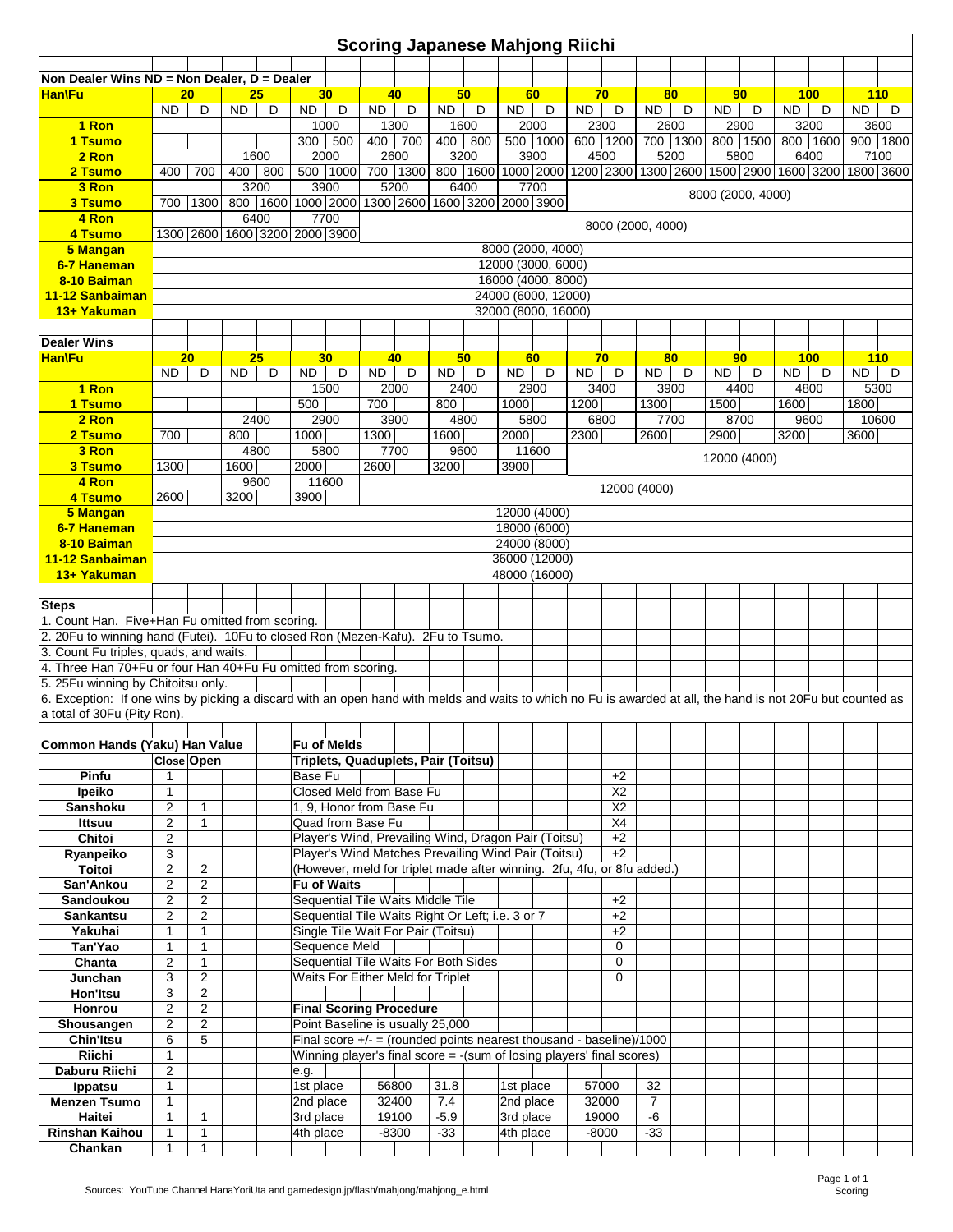|                                     |                                 | <b>Rules Japanese Mahjong Riichi</b>                                                                                                                                                                                                                                                                                                                                                                                                                                                                                                                                           |
|-------------------------------------|---------------------------------|--------------------------------------------------------------------------------------------------------------------------------------------------------------------------------------------------------------------------------------------------------------------------------------------------------------------------------------------------------------------------------------------------------------------------------------------------------------------------------------------------------------------------------------------------------------------------------|
|                                     |                                 |                                                                                                                                                                                                                                                                                                                                                                                                                                                                                                                                                                                |
| <b>Japanese</b>                     | <b>English</b>                  | <b>Explanation</b>                                                                                                                                                                                                                                                                                                                                                                                                                                                                                                                                                             |
| Kyoku                               | Hand                            |                                                                                                                                                                                                                                                                                                                                                                                                                                                                                                                                                                                |
| Oya                                 | Dealer                          |                                                                                                                                                                                                                                                                                                                                                                                                                                                                                                                                                                                |
| Tonpuusen                           |                                 | One round                                                                                                                                                                                                                                                                                                                                                                                                                                                                                                                                                                      |
| Tonnansen                           |                                 | Two rounds                                                                                                                                                                                                                                                                                                                                                                                                                                                                                                                                                                     |
| Tonpeisen                           |                                 | Four rounds                                                                                                                                                                                                                                                                                                                                                                                                                                                                                                                                                                    |
| Tempai                              |                                 | A player who needs one tile to win                                                                                                                                                                                                                                                                                                                                                                                                                                                                                                                                             |
| Noten                               |                                 | Not in Tempai                                                                                                                                                                                                                                                                                                                                                                                                                                                                                                                                                                  |
| Noten Bappu                         |                                 | No Tempai penalty                                                                                                                                                                                                                                                                                                                                                                                                                                                                                                                                                              |
| Renchan                             | Dealer Keep                     | Dealer wins a hand or achieves Tempai remains dealer for the next hand.                                                                                                                                                                                                                                                                                                                                                                                                                                                                                                        |
| Tsumibou Or<br>Tsumi Or Honba       |                                 | Bonus stick(s). 100 point stick(s) in play from dealer's point count as bonus indicator only.                                                                                                                                                                                                                                                                                                                                                                                                                                                                                  |
| Tochuu<br>Ryuukyoku Or<br>Ryuukyoku | Null Hand Or<br>Aborted<br>Hand | No tempai penalty doesn't occur, seat winds stays, and hand number stays same; in other words, no change in dealer. Riichi bets stays. One<br>Tsumi or Honba added. Ryuukyoku is valid depending on any of these house rules: first 4 discards are the same wind, four players declared<br>Riichi, triple Ron, four Kans, or Kyuushu Kyuuhai. However, Riichi bets in present game are returned and no Tsumi or Honba stick is added if<br>someone commits a Chonbo.                                                                                                           |
| Kyuushu Kyuuhai                     | Nine Tiles,<br>Nine Types.      | The player's starting hand has nine or more nonmatching terminals and honors                                                                                                                                                                                                                                                                                                                                                                                                                                                                                                   |
| Kuisagari                           |                                 | Some Yaku worth 1 less Han if a winning hand is open                                                                                                                                                                                                                                                                                                                                                                                                                                                                                                                           |
| Chonbo                              |                                 | Penalty a player commits an infraction against the rules. Penalty is 8,000 Tsumo: 2,000 to non-dealer and 4,000 to dealer. If dealer commits<br>Chonbo, pays 4,000 each. Hand becomes null. Declared Riichi bets are returned. No Tsumibou or Honba sticks added. Infractions: invalid<br>winning hand, not showing winning hand, calling Ron while in Furiten, declaring illegal Riichi when revealed, illegal declaring a closed Kan in<br>Riichi when revealed, knocking lots of tiles on the wall, violating optional rules, and making any call playing with a dead hand. |
| Furiten                             | Sacred<br>Discard               | (1) A player in Riichi or not in Riichi discarded a tile in the discards which completed the hand. Player can't Ron winning tile off an opponent's<br>discard. Player can Tsumo. (2) A player not in Riichi who misses calling Ron is temporarily Furiten until the player draws a tile. Temporarily<br>Furiten disappears when a Chi, Pon, or Kan is called. (3) A player who declared Riichi misses calling Ron from a discarded tile is in Furiten for<br>the remainder of the hand. The Riichi player can Tsumo. (4) Furiten applies to the totality of the hand.          |
| Dead Hand                           |                                 | Player continues playing without a chance to win or make calls for tiles for the remainder of the hand. Infractions: Error call for Pon, Chi, or<br>Kan; wrong number of tiles in hand; draw wrong tile; expose or feel the faceup side of a tile from the wall out of turn; expose an opponent's tiles;<br>expose tiles from the dead wall; and fail to draw from the dead wall after declaring Kan.                                                                                                                                                                          |
|                                     |                                 | <b>Brain Freeze</b>                                                                                                                                                                                                                                                                                                                                                                                                                                                                                                                                                            |
|                                     |                                 | Break wall. 1. Roll dice. 2. Count counter-clockwise starting with dealer being number 1. 3. End count at number from dice roll for which the<br>player's wall is broken. 4. Start dice count from right end of the walll. Count the same number from dice roll of vertical tile stacks from right to<br>left. 5. The counted vertical tile stacks are separated. 6. Players begin picking up their starting tiles in two vertical stacks three times. 7.<br>Finish starting tiles with one tile while dealer picks up one and one at the end.                                 |
|                                     |                                 | A winning hand can't have more than one configuration at a time. Only the Han and Fu from the highest scoring configuration are counted.                                                                                                                                                                                                                                                                                                                                                                                                                                       |
|                                     |                                 | Seat rotation is counterclockwise. East, South, West, North.                                                                                                                                                                                                                                                                                                                                                                                                                                                                                                                   |
|                                     |                                 | There is sometimes more than one way for the tiles in a winning hand to be organized into a qualifying configuration.                                                                                                                                                                                                                                                                                                                                                                                                                                                          |
| <b>Winds</b>                        |                                 |                                                                                                                                                                                                                                                                                                                                                                                                                                                                                                                                                                                |
| Ton                                 | East                            |                                                                                                                                                                                                                                                                                                                                                                                                                                                                                                                                                                                |
| Nan                                 | South                           |                                                                                                                                                                                                                                                                                                                                                                                                                                                                                                                                                                                |
| Shaa                                | West                            |                                                                                                                                                                                                                                                                                                                                                                                                                                                                                                                                                                                |
| Pei                                 | North                           |                                                                                                                                                                                                                                                                                                                                                                                                                                                                                                                                                                                |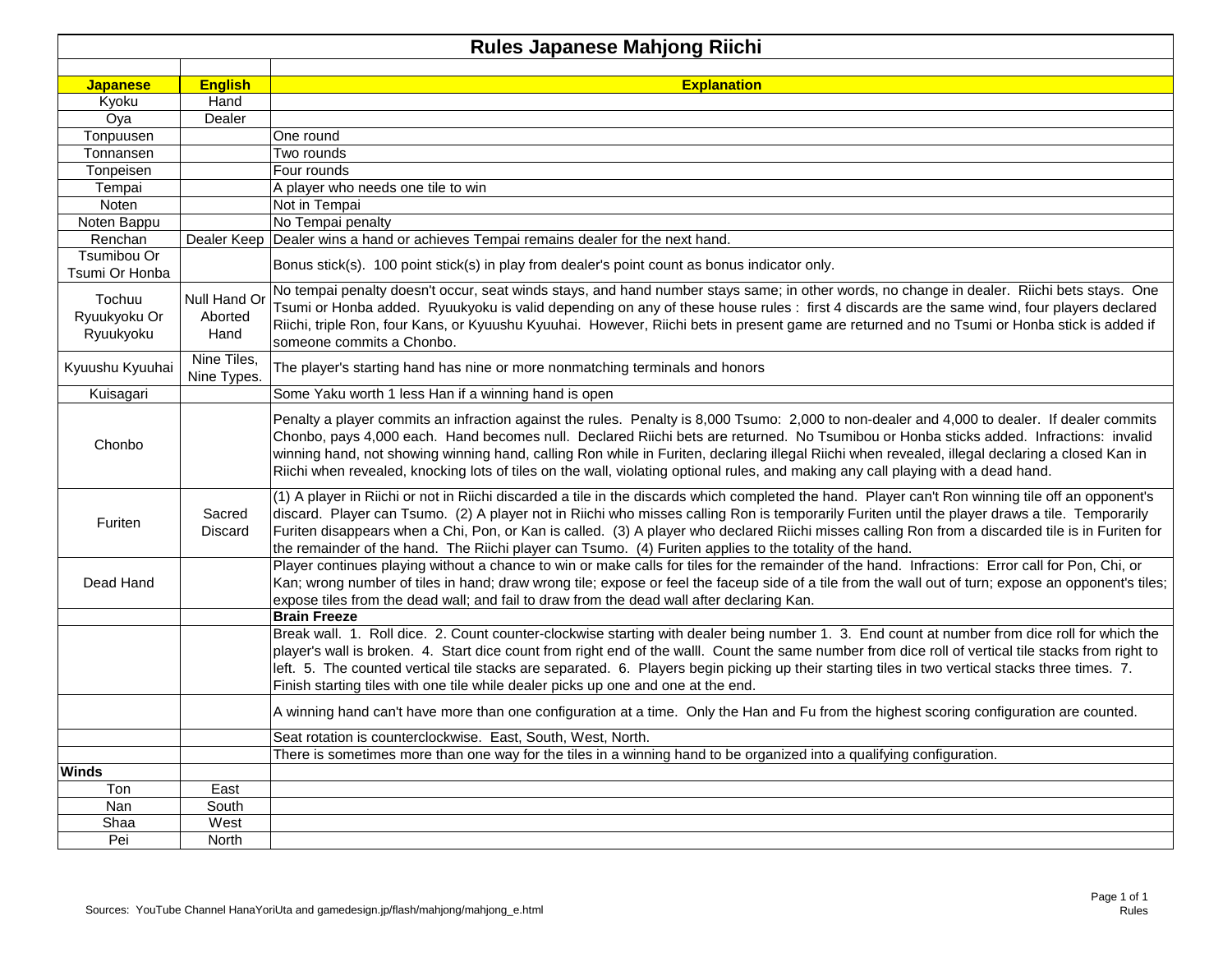|                                                            | <b>Advanced Rules Japanese Mahjong Riichi</b>                                                                                                                                                                                                                                            |                                                                                                                                                                                                                                                                                                                                                     |  |  |  |  |  |  |  |  |
|------------------------------------------------------------|------------------------------------------------------------------------------------------------------------------------------------------------------------------------------------------------------------------------------------------------------------------------------------------|-----------------------------------------------------------------------------------------------------------------------------------------------------------------------------------------------------------------------------------------------------------------------------------------------------------------------------------------------------|--|--|--|--|--|--|--|--|
|                                                            |                                                                                                                                                                                                                                                                                          |                                                                                                                                                                                                                                                                                                                                                     |  |  |  |  |  |  |  |  |
| <b>Advanced Rules</b>                                      | Yes Ari (Present, Valid, In Effect)                                                                                                                                                                                                                                                      | No Nashi (Absent, Invalid, Not In Effect)                                                                                                                                                                                                                                                                                                           |  |  |  |  |  |  |  |  |
| <b>Red Dora</b>                                            | Replace some regular 5 tiles with red dora 5 tiles<br>Flip Kan Dora immediately after a quad. Or flip Kan Dora immediately after a closed quad;                                                                                                                                          | All 5 tiles are regular.                                                                                                                                                                                                                                                                                                                            |  |  |  |  |  |  |  |  |
| <b>Kan Dora</b>                                            | otherwise, after an open quad player discards tile.                                                                                                                                                                                                                                      | No additional dora.                                                                                                                                                                                                                                                                                                                                 |  |  |  |  |  |  |  |  |
| Ura Dora                                                   | Flip Ura Dora beneath faceup Dora when a player who declared Riichi wins. Or flip Ura Dora<br>beneath the first Dora only and don't flip Ura Dora beneath Kan Dora.                                                                                                                      | No additional dora.                                                                                                                                                                                                                                                                                                                                 |  |  |  |  |  |  |  |  |
| Suucha Riichi Or<br><b>Four Player Riichi</b>              | All four players Riichi hands become null after the fourth player safely discards tile.                                                                                                                                                                                                  | Hand continues as normal.                                                                                                                                                                                                                                                                                                                           |  |  |  |  |  |  |  |  |
| Sanchahou Or Triple<br>Win                                 | Three players call Ron or win by Nagashi Mangan the hand becomes null.                                                                                                                                                                                                                   | The house rule of Triple Ron is used to determine which player wins or if all three players win.                                                                                                                                                                                                                                                    |  |  |  |  |  |  |  |  |
| Suukaikan Or Four<br><b>Separate Quads</b>                 | If two or more players form a total of four quads during the same hand, the hand becomes nul<br>when a player calls the fourth Kan. Or the hand becomes null after the player calling the<br>fourth Kan discards a tile safely.                                                          | Hand continues as normal. One player forming four quads is okay. No more Kan is allowed<br>for the rest of the hand. Or the hand immediately becomes null when a fifth Kan is called.<br>Chankan takes precedence.                                                                                                                                  |  |  |  |  |  |  |  |  |
| Kyuushu Kyuuhai Or<br><b>Nine Tiles Nine Types</b>         | A player reveals starting hand containing nine or more different types of terminal or honor tiles<br>on their first turn before drawing. The hand becomes null. Any calls before player's turn<br>cancels Kyuushu Kyuuhai.                                                               | Hand continues as normal.                                                                                                                                                                                                                                                                                                                           |  |  |  |  |  |  |  |  |
| <b>Suufon Renta Or</b><br>Quadruple Wind<br><b>Discard</b> | All four players discard one copy of the same wind tile on their first turns hand becomes null.                                                                                                                                                                                          | Hand continues as normal.                                                                                                                                                                                                                                                                                                                           |  |  |  |  |  |  |  |  |
| Kuikae Or Call<br>Exchange                                 | Calling a tile and discarding the same tile called.                                                                                                                                                                                                                                      | Calling a tile and discarding a different tile. In addition, calling a tile and discarding a copy of<br>any tile that could have completed a meld or sequence with the tiles you opened from your<br>hand on the same turn is invalid. Kuikae tiles are in Furiten for one rotation.                                                                |  |  |  |  |  |  |  |  |
| Karaten                                                    | If in Tenpai and all wait(s) are faced up on the table, you may still call Tenpai at the end of the<br>hand.                                                                                                                                                                             | If in Tenpai and all wait(s) are faced up on the table, you may not call Tenpai at the end of the<br>hand. If in Karaten, you may call tenpai if at least one copy of your wait(s) is in any player's<br>discard pile.                                                                                                                              |  |  |  |  |  |  |  |  |
| <b>Atodzuke Or Last-</b><br><b>Second Yaku</b>             | You are allowed to go out if calling a tile gives you at least one Yaku.                                                                                                                                                                                                                 | Or Sakidzuke. You must have at least one Yaku before calling the winning tile even if calling<br>a tile gives you at least one Yaku. Moreover, any variation in an hand which doesn't<br>guarantee a Yaku can't be called. You may not go out if your hand doesn't have at least one<br>Yaku guaranteed no matter which of its waits you go out on. |  |  |  |  |  |  |  |  |
| <b>Double Ron</b>                                          | Both players calling Ron simultaneously win their full amounts. However, additional rules<br>must be determined which are who receives extra points from the bonus sticks and whether<br>dealer winning results in a dealer keep. The nearest discarder always receives all Riichi bets. | The winner is the player closest to the discarder in couterclockwise order.                                                                                                                                                                                                                                                                         |  |  |  |  |  |  |  |  |
| <b>Triple Ron</b>                                          | All players calling Ron simultaneously win their full amounts. However, additional rules must<br>be determined which are who receives extra points from the bonus sticks and whether dealer<br>winning results in a dealer keep. The nearest discarder always receives all Riichi bets.  | The winner is the player closest to the discarder in couterclockwise order. Another option is<br>the hand becomes null.                                                                                                                                                                                                                             |  |  |  |  |  |  |  |  |
| Han Minimum                                                | Ryanhan Shibari Or $2 \nvert A$ hand must have two or more han to win when five or more bonus sticks are on the table.<br>Dora is excluded in the two han minimum. Tenpai at the end of a hand is valid.                                                                                 | All hands need a minimum of one han.                                                                                                                                                                                                                                                                                                                |  |  |  |  |  |  |  |  |
| <b>Starting Points</b>                                     | Choose how many points a player starts. Each player can receive different amounts.                                                                                                                                                                                                       | Most common is 25,000 points starting hand for all players.                                                                                                                                                                                                                                                                                         |  |  |  |  |  |  |  |  |
| <b>No Tenpai Penalty</b>                                   | Choose how many total points are paid to the players in Tenpai by the players not in Tenpai<br>during the No Tenpai penalty procedure. Choose an amount divisible by 600. Most common<br>penalty is 3,000 total points.                                                                  | Players call Tenpai without reward and No Tenpai without penalty.                                                                                                                                                                                                                                                                                   |  |  |  |  |  |  |  |  |
| <b>Bonus Sticks</b>                                        | Choose how many total points a bonus stick adds to the value of a winning hand. Choose an<br>amount divisible by 600. Most common is 300 points per bonus stick.                                                                                                                         | No bonus sticks are added.                                                                                                                                                                                                                                                                                                                          |  |  |  |  |  |  |  |  |
| <b>Wareme Or Broken</b><br><b>Wall Bonus</b>               | The player whose wall was broken is the Wareme. If the hand is won by another player, then<br>after payments are calculated, all payments given or received by the Wareme are doubled<br>before bonus sticks are applied.                                                                | No double payment calculations for the player whose wall was broken.                                                                                                                                                                                                                                                                                |  |  |  |  |  |  |  |  |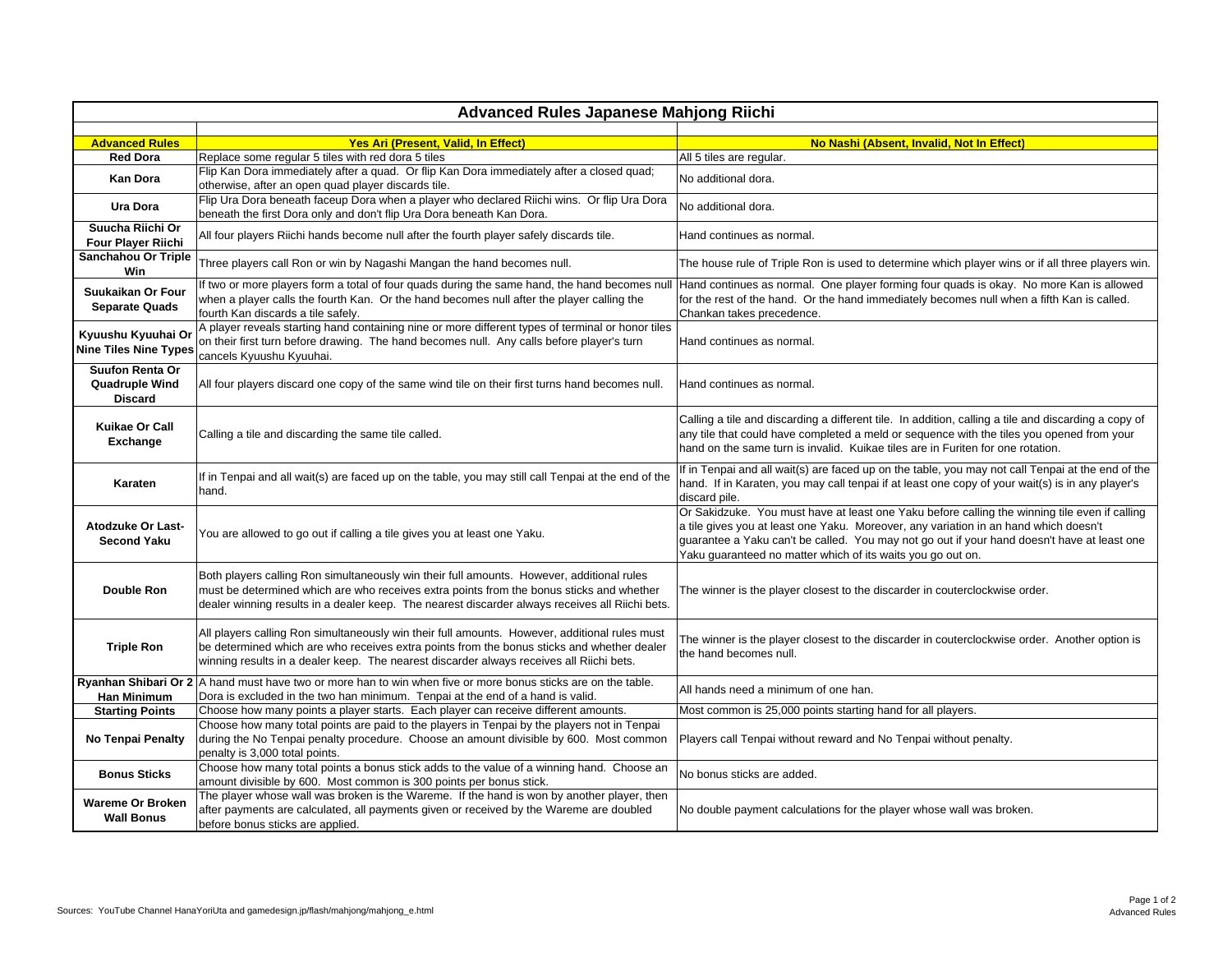| <b>Advanced Rules Japanese Mahjong Riichi</b>          |                                                                                                                                                                                                                                                                                                                                                                                                                                                                                                                                                                                                                                                                                                                                                                                                                                                                                                           |                                                                                                                           |  |  |  |  |  |  |  |
|--------------------------------------------------------|-----------------------------------------------------------------------------------------------------------------------------------------------------------------------------------------------------------------------------------------------------------------------------------------------------------------------------------------------------------------------------------------------------------------------------------------------------------------------------------------------------------------------------------------------------------------------------------------------------------------------------------------------------------------------------------------------------------------------------------------------------------------------------------------------------------------------------------------------------------------------------------------------------------|---------------------------------------------------------------------------------------------------------------------------|--|--|--|--|--|--|--|
|                                                        |                                                                                                                                                                                                                                                                                                                                                                                                                                                                                                                                                                                                                                                                                                                                                                                                                                                                                                           |                                                                                                                           |  |  |  |  |  |  |  |
| <b>Advanced Rules</b>                                  | Yes Ari (Present, Valid, In Effect)                                                                                                                                                                                                                                                                                                                                                                                                                                                                                                                                                                                                                                                                                                                                                                                                                                                                       | No Nashi (Absent, Invalid, Not In Effect)                                                                                 |  |  |  |  |  |  |  |
| Sekinin Barai Or<br><b>Liability Payment Or</b><br>Pao | If a player has a collection of open melds guarantee a Yakuman, the player who discarded<br>into the last open meld to guarantee the Yakuman pays the winning player. On a Tsumo, the<br>liable player pays all points for the win as if the winning player called Ron. On a Ron,<br>payment is split 50-50 between the discarding player and the liable player if necessary. The<br>discarding player pays for all bonus sticks. Applies to Big Three Dragons, Big Four Winds,<br>and Four Quads only. If a hand scores multiple Yakuman, payments for Sekinin Barai<br>Yakuman and non-Sekinin Barai Yakuman must be calculated separately and added together.<br>Another Sekinin Barai is the player who discarded into the open quad and the open quad<br>achieved Rinshan Kaihou, the discarded player is liable for the entire point value of the hand.<br>Either Yakuman, Rinshan Kaihou, or both. | No liability payments.                                                                                                    |  |  |  |  |  |  |  |
| Kuitan Or Eaten<br>& Honors                            | (Open) No Terminals   Tanyao allowed to be open or closed.                                                                                                                                                                                                                                                                                                                                                                                                                                                                                                                                                                                                                                                                                                                                                                                                                                                | Tanyao closed only.                                                                                                       |  |  |  |  |  |  |  |
| <b>Pinfu Tsumo</b>                                     | Pinfu Tsumo awarded 20fu. No 2fu for Tsumo.                                                                                                                                                                                                                                                                                                                                                                                                                                                                                                                                                                                                                                                                                                                                                                                                                                                               | Pinfu Tsumo awarded 30fu.                                                                                                 |  |  |  |  |  |  |  |
| Double Yakuman                                         | Player awarded Double Yakuman for four closed sets pair wait, big four winds, nine perfect<br>gates, Kokushi Musou thirteen tile wait, and big seven stars.                                                                                                                                                                                                                                                                                                                                                                                                                                                                                                                                                                                                                                                                                                                                               | No Double Yakuman possible.                                                                                               |  |  |  |  |  |  |  |
| <b>Combined Yakuman</b>                                | Allow a hand to satisfy multiple Yakuman simultaneously to accumulate multiple Yakuman.                                                                                                                                                                                                                                                                                                                                                                                                                                                                                                                                                                                                                                                                                                                                                                                                                   | Possible Double Yakuman if Double Yakuman are recognized.                                                                 |  |  |  |  |  |  |  |
| Kokushi Musou<br><b>Closed Quad</b><br>Chankan         | Allow a player in tempai for Kokushi Musou to call Ron on Chankan.                                                                                                                                                                                                                                                                                                                                                                                                                                                                                                                                                                                                                                                                                                                                                                                                                                        | Disallow a player in Tempai for Kokushi Musou to call Ron on Chankan.                                                     |  |  |  |  |  |  |  |
| Dobon                                                  | Game ends immediately when a player(s) becomes negative or becomes zero or negative.                                                                                                                                                                                                                                                                                                                                                                                                                                                                                                                                                                                                                                                                                                                                                                                                                      | Game continues. Player(s) in zero or negative continues playing to the end of the last round.                             |  |  |  |  |  |  |  |
| Agari Yame                                             | If a dealer keep occurs on the last hand of the last round and the dealer is in the lead, the<br>dealer may end the game immediately.                                                                                                                                                                                                                                                                                                                                                                                                                                                                                                                                                                                                                                                                                                                                                                     | Game continues until the final hand ends without dealer keep.                                                             |  |  |  |  |  |  |  |
| Oka Or Jackpot                                         | The point baseline used in the final scoring procedure is higher than the starting amount of<br>points given to each player. The first player is awarded +20.                                                                                                                                                                                                                                                                                                                                                                                                                                                                                                                                                                                                                                                                                                                                             | The point baseline used in the final scoring procedure is equal to the starting amount of points<br>given to each player. |  |  |  |  |  |  |  |
| <b>Uma Or Final</b><br>Payment                         | One more adjustment is made to the final scores. A lower placed player can't have a higher<br>adjustment than a higher place player. The sum of all four players' adjustments must be zero.<br>The typical method is +10 to first place +5 to second place, -5 to third place, -10 to fourth<br>place.                                                                                                                                                                                                                                                                                                                                                                                                                                                                                                                                                                                                    | No more adjustments is made to the final scores.                                                                          |  |  |  |  |  |  |  |